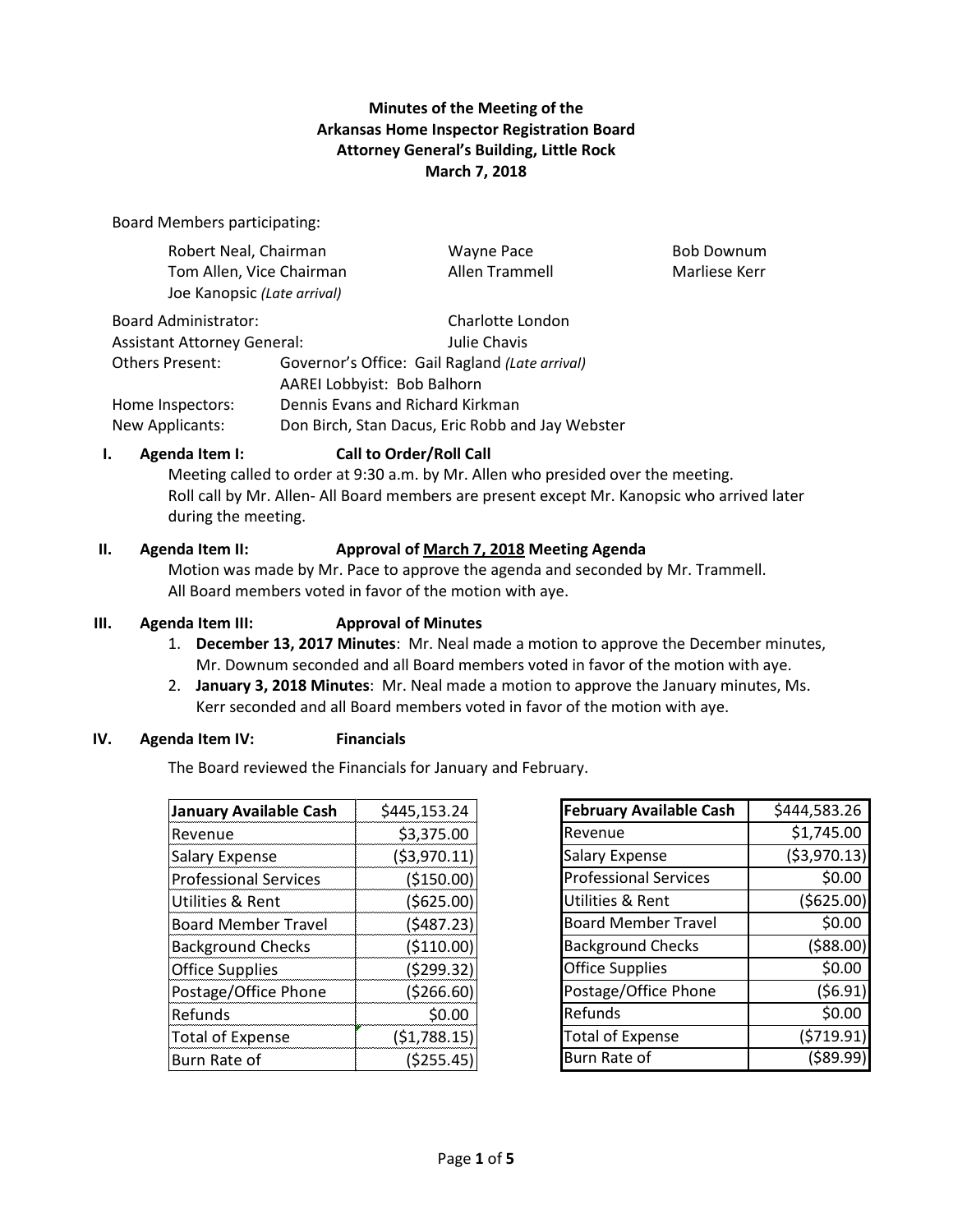## **V. Agenda Item V: Review of New Applicants / Registration Renewals**

The Board reviewed eight (8) new applicants and one (1) applicant who was tabled from a previous meeting.

- 1. Stan Dacus *(Tabled from January Meeting)*
- 2. Don Birch
- 3. Timothy Moore
- 4. Richard Myrick
- 5. Eric Robb
- 6. Kellen Scott Taylor
- 7. Scott Walker
- 8. Jay Webster
- 9. James Young

**Applicants #2-9:** Mr. Allen asked the Board members if there were any objections to voting on applicants 2-9 as a group as long as no one had anything to discuss about any of them. Mr. Trammell made a motion to approve all applicants from #2-9, Mr. Pace seconded and all Board members voted in favor of the motion to approve with aye.

**Applicant #1**: Mr. Neal made a motion to approve the application with discussion of the conflict of interest of Mr. Dacus and Mr. Trammell seconded. Board members expressed their concerns to Mr. Dacus about the issues that could arise from his having a real estate license and working for a family-owned real estate agency when applying for a home inspector license. Mr. Dacus said that his mother had some health issues and his desire is to work as a home inspector on a full-time basis. Mr. Pace told him that one concern was that he might want to do home inspections for any of the 35 realtors that work for his family's agency. Ms. Chavis told Mr. Dacus that, if licensed by the Board, he could not do any inspections for his family's agency. Mr. Dacus told the Board that his family sold the business about a year ago, but he is still employed by the new owner. Mr. Allen told him that the Board is trying to help, not hinder, him with the information that he has been given. Mr. Neal told Mr. Dacus that he should be careful even if he allows his real estate license to lapse and just performs home inspections. Mr. Dacus told the Board that his family name is well-known in Jonesboro and he asked if there would be any issue with using his name as the name of his home inspection business. All of the Board members agreed that there would be no problem with the name of his home inspection business as long as he kept it separate from the real estate side. The Board then voted and all Board members voted in favor of the motion to approve the application of Mr. Dacus with aye.

### **RENEWALS**

The Board reviewed fourteen (14) 2018 Registration Renewals.

- 1. Kevin Blakely
- 2. Doug Blankenship
- 3. Keith Dwayne Caldwell
- 4. Mario Caruso *(Request for waiver of CE classroom hours)*
- 5. Chris Cochran
- 6. Milton Kee Girlinghouse
- 7. Shane Alexander Helmer
- 8. Ryan James *(Deployed during 2017, Request for waiver of late fees)*
- 9. David Kruse
- 10. Daniel Love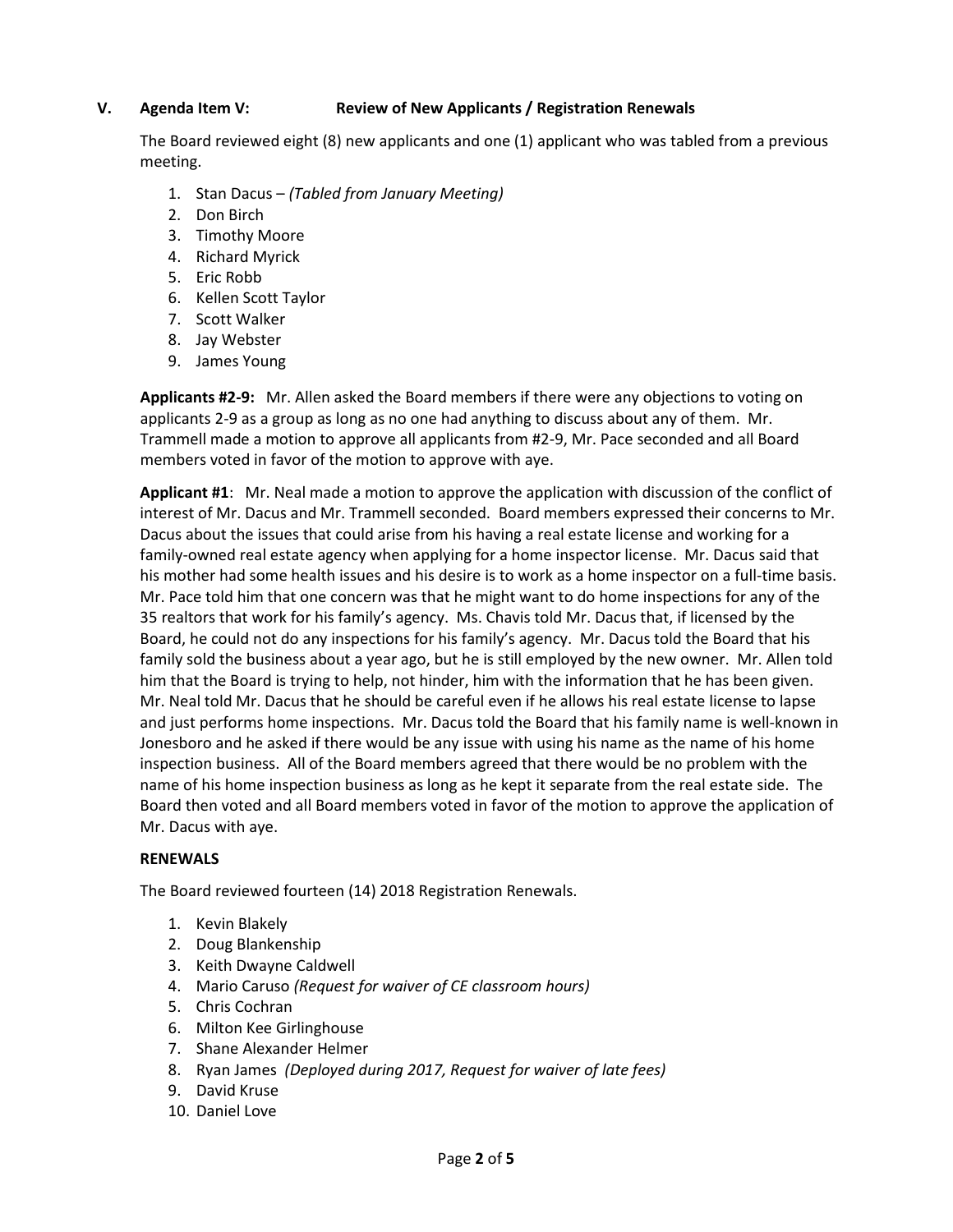- 11. Tony Luginbill 12. Bryan Edward Pfluger
- 13. Jeff Writer
- 14. Brian Yarbrough

**Applicant #4**: The Board first discussed Mr. Caruso's request for a waiver to accept 14 hours of online CE courses when 8 of those hours are required to be taken in a classroom. Mr. Caruso requested the waiver due to family medical issues that prevented him from attending classes away from home. Mr. Pace made a motion to deny approval of Mr. Caruso's renewal, Mr. Kanopsic seconded. All Board members voted in favor of the motion to deny approval with aye.

**Applicants #1-3 and 5-14:** Mr. Trammell made a motion to approve the renewals of the remaining home inspectors, Mr. Downum seconded and all Board members voted in favor of the motion with aye. Mr. Neal also made a motion to waive the late fees of **Applicant #8** –Ryan James due to his military deployment during 2017. Mr. Downum seconded and all Board members voted in favor of waiving the late fees with aye.

# **VI. Agenda Item VI Status of Complaints**

# **1. OLD COMPLAINTS**

- a. **Justin Hall** (Not Registered) Ms. Chavis updated the Board on the status of the complaint and informed the Board of a letter that she would be sending to Mr. Hall concerning his request for reinstatement of his home inspector license. Mr. Kanopsic made a motion for Ms. Chavis to go ahead with sending the letter to Mr. Hall, Ms. Kerr seconded and all Board members voted in favor of the motion with aye.
- b. **Deborah Starr vs Curtis Gordon** (Not Registered) *(June, 2017) Notification to Mr. Gordon mailed 9/22/20, 2nd Notification sent by Certified Mail on 11/20/2017, it was signed for and accepted on 11/22/2017*. Mr. Downum made a motion for Ms. Chavis to send a Consent Agreement to Mr. Gordon, Mr. Kanopsic seconded and all Board members voted in favor of the motion with aye. Mr. Neal made a motion to impose a \$200.00 fine on Mr. Gordon, Mr. Pace seconded and all Board members voted in favor of the motion with aye.
- c. V**icki Stephenson vs Nate Wilson, HI-1798** *(June, 2017) Notification to HI mailed 6/19/2017, Response from HI received 6/28/2017* Mr. Neal said this complaint is still being reviewed.
- d. **Cindy Conrade vs Grant Colclasure** (Not Registered) *(July, 2017) Notification to Mr. Colclasure mailed 8/15/2017, Letter was returned, 2nd Notification mailed 8/31/2017* A Certified Letter of notification will be mailed to Mr. Colclasure. *3rd Notification sent by Certified Mail on 11/20/2017 and it was returned on 11/29/2017 as 'Not Deliverable'. 4th Notification sent by Certified Mail on 2/5/2018. Letter was returned with Attempted-Not Known on 2/20/2018*. Mr. Downum made a motion to impose a fine of \$400.00 on Mr. Colclasure, Mr. Kanopsic seconded and all Board members voted in favor of the motion with aye.
- e. **Alton Darty, HI-1496 vs Billy Howard Young, Jr.** (Not Registered) *(July, 2017) Notification to Mr. Young mailed 10/30/2017*, *Mr. Young emailed his response on 11/14/2017*. Mr. Neal imposed a \$75.00 Civil Penalty fine and asked Ms. Chavis to send him a Consent Agreement stating that he will not perform any more home inspections. Mr. Young signed the Consent Agreement and returned it, but he did not pay the Civil Penalty fine. Ms. Chavis said that she would send Mr. Young a demand letter for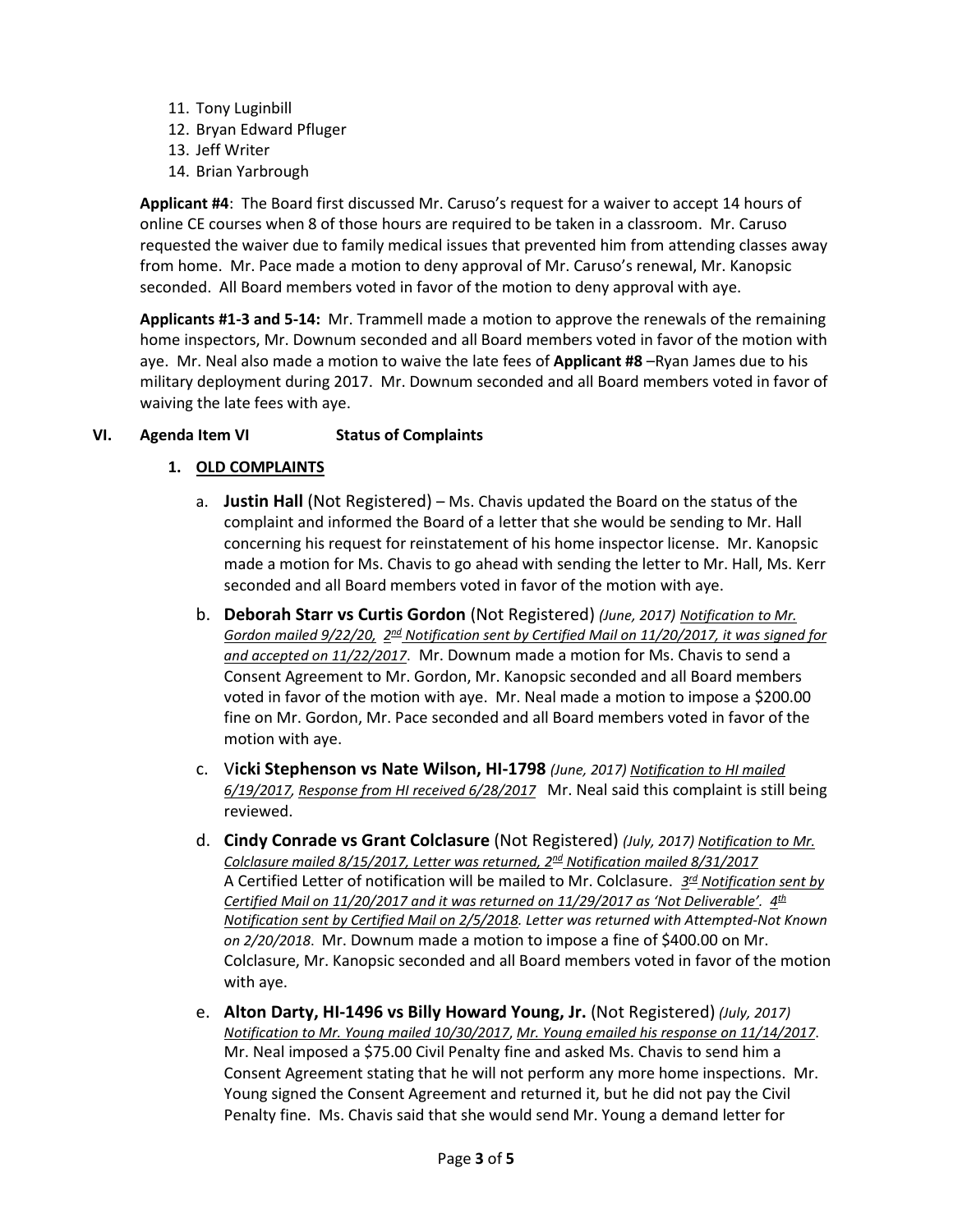payment of the fine. Mr. Neal made a motion to approve Ms. Chavis sending the letter, Mr. Trammell seconded and all Board members voted in favor of the motion with aye.

- f. **Richard Kaegi vs Tim Hennelly, HI-1179** *(August, 2017) Notification to HI mailed 9/19/2017, Response from HI received by email dated 9/26/2017*. Mr. Neal is still reviewing this complaint.
- g. **Brian McGee vs Archie Van Gorder** (Not Registered) *(September, 2017)* 1st Notification *to Mr. Van Gorder mailed 9/19/2017, Letter was returned, 2nd Notification mailed 9/22/2017, 3rd Notification sent by Certified Mail on 10/30/2017. , Letter was returned 'Unclaimed & Unable to Forward' on 11/20/2017. 4th Notification sent by Certified Mail on March 6, 2018. Letter was signed for and accepted on March 16, 2018.*
- h. **Charles L. Campbell, Jr. vs David Many, HI-1566** *(November, 2017) Notification to HI mailed 11/21/2017, Response from HI received 11/29/2017.* This complaint is still being reviewed.

## **2. NEW COMPLAINTS**

**a. Peter Roe vs Clyde Betnar** (Not Registered) *(January 2018)* 1<sup>st</sup> Notification mailed *2/15/2018 (Certified and Regular Mail)*

### **BREAK 10:40 – 10:50**

## **VII. Agenda Item VII Continuing Education/Pre-Registration Courses**

1. Discussion of training courses is tabled until the April meeting.

### **VIII. Agenda Item VIII New Business**

- 1. Discussion about Streamlining Financials to reduce Available Cash-Possibly reducing fees Ms. Chavis told Ms. London to contact the Budget Analyst about the steps to re-appropriate revenue for operating expenses. She also said to ask if the Budget Analyst or Ms. Melanie Hazeslip could attend a Board meeting to explain the process. Ms. Chavis said the Board would have to go before the legislature to request the change.
- 2. The Conflict of Interest that could occurs when an applicant holds a real estate license and/or works for a family-owned agency. The Board discussed this issue earlier in the meeting with Mr. Stan Dacus.
- 3. Questions about the activities of Home Inspectors Mr. Downum had printed a home inspector's ad in which the wording was questionable. He said the ad implied that the home inspector performed home inspections and home repairs. He said a home inspector could not do repairs on a home that he had previously inspected in the last 12 months. Mr. Neal said the wording in such ads could pose a safety hazard. Mr. Neal made a motion that a letter should be sent to the home inspector explaining the interpretation of the ad. Mr. Kanopsic seconded and all Board members voted in favor of the motion to with aye.
- 4. Apprenticeship Training Mr. Pace said he is still working on this.
- 5. Douglas DeLuca Cancelled insurance within one week of being licensed in January. Ms. Chavis said that she would send Mr. DeLuca an emergency revocation of his license. Mr. Neal made a motion to approve Ms. Chavis sending the letter, Mr. Pace seconded and all Board members voted in favor of the motion to with aye.
- 6. Report Reviews Mr. Neal said that he had received some questions from Mr. Dan Smith, the Subcontractor the Board has recently hired. Mr. Pace told the Board about the report that Mr. Smith is using as he reviews the digital reports.